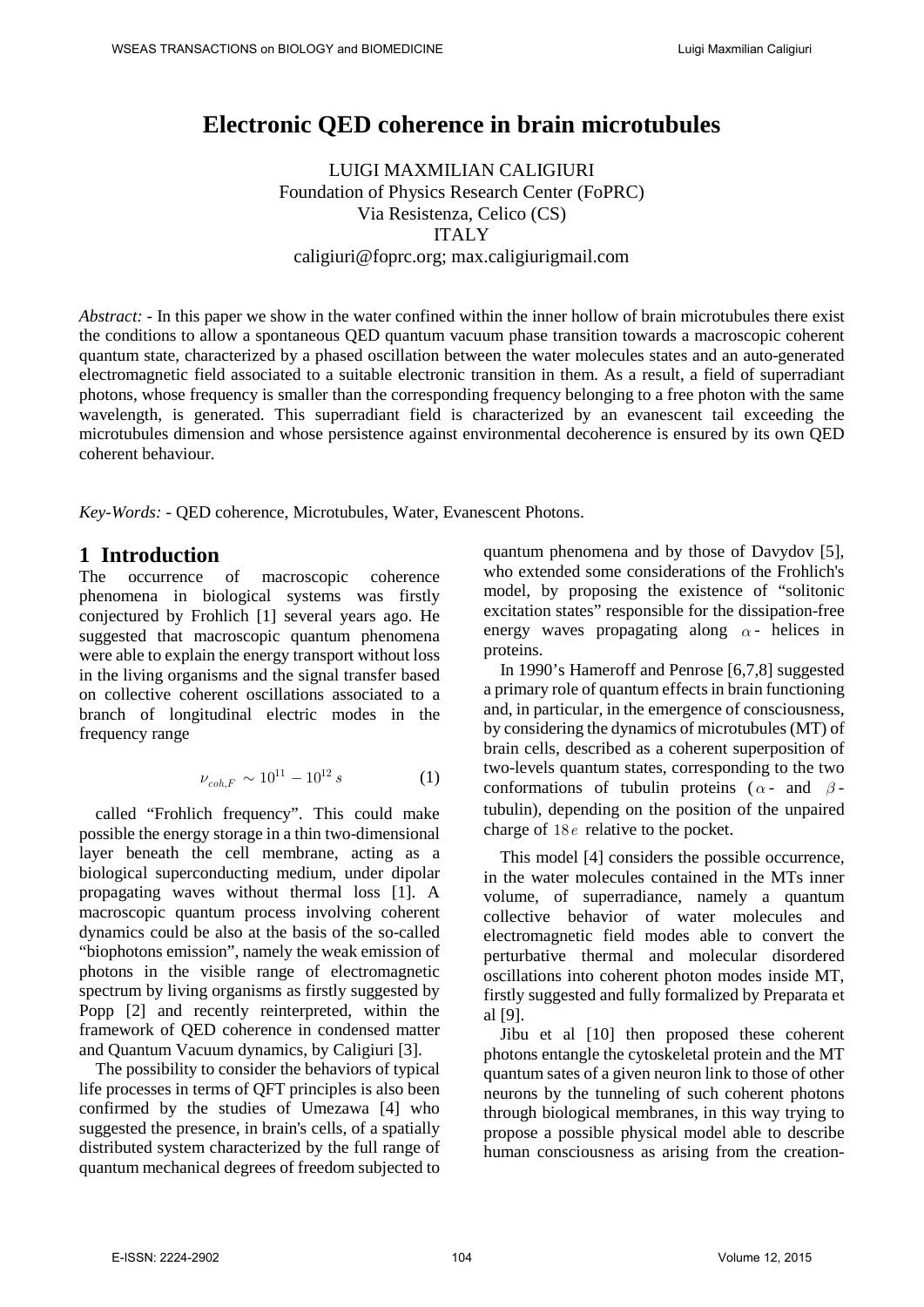annihilation dynamics of a finite number of evanescent coherent photons in brain.

All the above models considered the QED coherence in water as arising from the quantum transitions between rotational energy levels in water molecules and this nevertheless pones, as shown by some authors [11,12], few critical theoretical problems. The first one concerns the value of the wavelength of coherent photons associated to the energy difference of  $\Delta E = 4 \, meV$  between the two rotational energy eigenstates of water molecule involved in superradiant water model, equal to  $\lambda \simeq 310 \ \mu m$  (i.e. lying in the infrared range of electromagnetic spectrum), that would be not comparable with the typical length  $l \sim 1 \mu m$  of a moderate sized MT, since  $\lambda \gg l$ , and so unusable to "manipulate" data inside MTs cavities. The second one is related to the problem of environmental decoherence that, even in a coherent system as that proposed in the Hameroff-Penrose model, would push out of coherence the ensemble by a time  $O(10^{-6} - 10^{-7})s$ , a time scale much shorter than that required for conscious perception, but sufficient to allow a loss-free energy transfer and signal propagation along a moderately long MT ( $l \sim 1 \mu m$ )

. In this paper the author shows in water confined within the inner hollow of brain microtubules there exist the conditions to allow a spontaneous QED quantum vacuum phase transition towards a macroscopic coherent quantum state characterized by a phased oscillation between the water molecules states and an auto-generated electromagnetic field associated to a suitable electronic transition in them. This model, already successfully applied to the study of biophotons emission [3], considers electronic transitions rather than rotational energy levels in water molecules and it is able to overcome both the critical points above discussed as well as to explain the origin of superluminal evanescent photons in brain MT [13] that could represent the key to explain some of the most important cognitive functions in human brain

## **2 A brief outline of QED coherence in condensed matter**

According to the framework of QED coherence in condensed matter, originally developed by Preparata [14] and applied to living systems by Preparata, Del Giudice et al. [15-22], under suitable conditions (almost always verified in the condensed matter and living organisms as well) regarding density and temperature of the system, a coherent electromagnetic field, oscillating in tune with all the matter constituents, spontaneously emerges from a self-produced electromagnetic field.

In particular, according to this model, for every ensemble of *N* elementary components (atoms or molecules) placed in the empty space (namely without any matter or radiation field different than ZPF) there exist a critical value of density  $\Theta_{crit} = (N/V)_{crit}$  and temperature  $T_{crit} = T_0$  such that, when  $\Theta > \Theta_{crit}$  and  $T < T_0$ , the system spontaneous "decays" into a more stable state (characterized by lower energy and so strongly favored) in which all the matter components are phase correlated among them by means of the action of an electromagnetic field oscillating in tune with them too, confined within a defined spatial region, called "Coherence Domain" (CD), associated to the wavelength of the tuning electromagnetic field.

More specifically we consider a matter system composed of electrical charged particles (electrons and nuclei) characterized by a discrete energy spectrum  $\{E_i\}$  and indicate with "0" its fundamental state (whose energy is  $E_0 = \hbar \omega_0$ ) and with "k" a generic excited state (with an associated energy  $E_k = \hbar \omega_k$ ). A quantum vacuum fluctuation able to coupled to the systems and excite the state *k* (from the fundamental one) must then have a wavelength  $\lambda = hc/\delta E$  where  $\delta E = E_k - E_0$ . The probability of this coupling with the excitation of state *k* is quantified by the "oscillator's strength" for the transition  $0 \rightarrow k$ , given by [14]

$$
f_{0k} = \left(2m_e/3\omega\right) \sum_j \left|\langle 0|\vec{J}_j|k\rangle\right|^2 \tag{2}
$$

Where  $\omega$  is the frequency of the exciting electromagnetic field,  $m_e$  the electron mass and  $\vec{J}$ the electromagnetic current density operator. For an atom or molecule with *n* electrons, the total probability of interaction is proportional to *n* since *f* must follow the rule

$$
\sum_{k} f_{0k} = n \tag{3}
$$

Within a volume of space  $V = \lambda^3$  "covered" by an oscillation of the QV electromagnetic field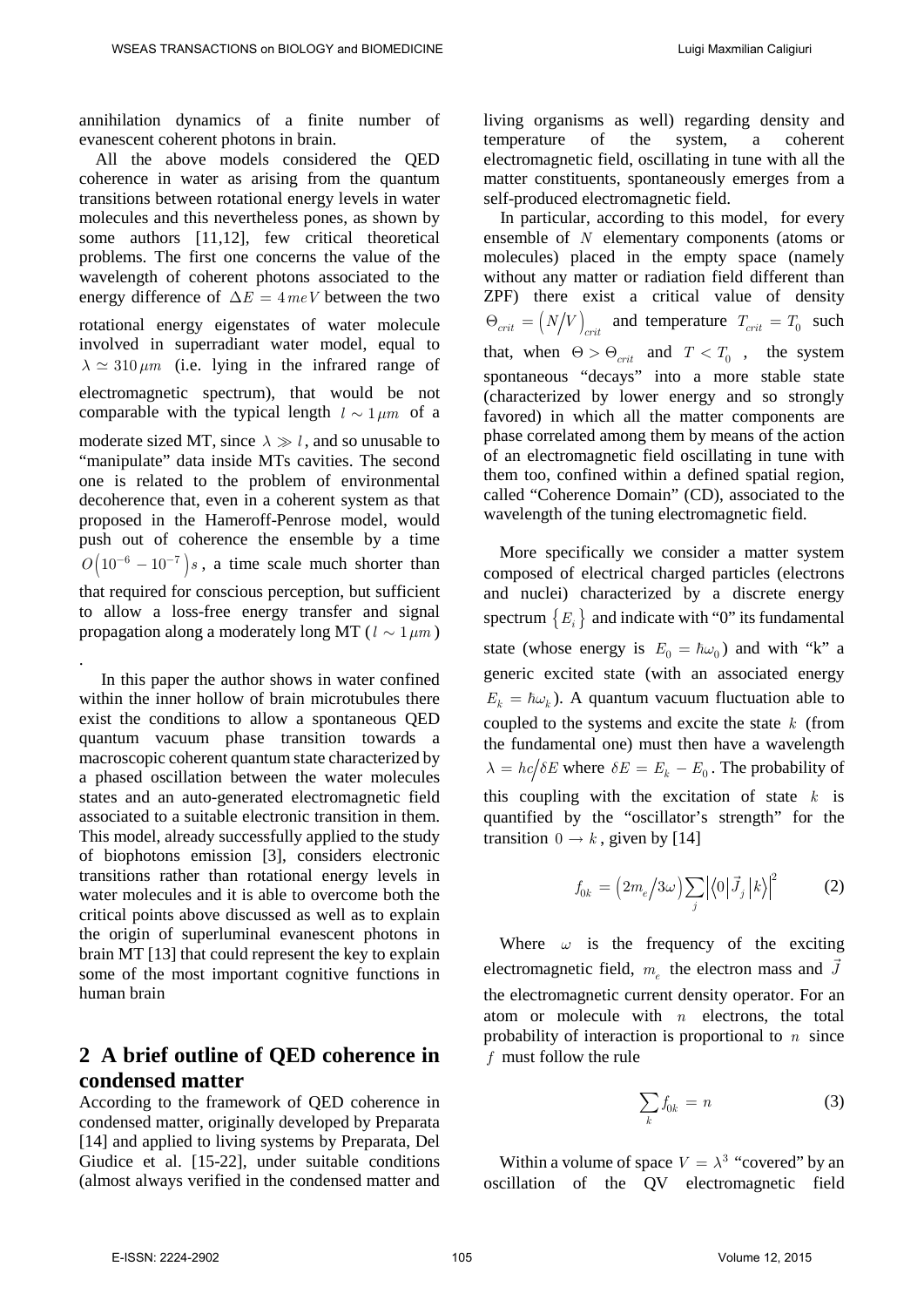resonating with them, containing *N* atomic or molecular species, the total probability  $P_{tot}$  that a photon "escapes" from QV, couples with an atom or molecule and puts it in a given excited state is given by

$$
P_{tot} = P \cdot N = P\left(N\middle|V\right)V = P\left(N\middle|V\right)\lambda^3\right)
$$
 (4)

where  $P$  indicates the "Lamb – shift type" probability of coupling for a single atom or molecule, is proportional to the matter density.

Consequently, when density exceeds a particularly high value, almost every ZPF fluctuation couple with the atoms or molecules in the ensemble. This condition starts the "runaway" of the system from the perturbative ground state, in which matter and quantum fluctuations are uncoupled and no tuning electromagnetic field exists, to a coherent state in which, within a CD, a coherent electromagnetic field oscillated in phase with matter determining a macroscopic quantum state in which atoms and molecules lose its individuality to become part of a whole electromagnetic field + matter entangled system.

#### **2.1 The equations of QED coherence in matter**

In order to describe the evolution of such a system we consider [14,22], for simplicity, a two-levels matter system described by the matter field  $\chi_l(\vec{x},t)$  with  $l = 0, k$  and an electromagnetic field characterized by its vector potential  $\vec{A}(\vec{x},t)$ . Neglecting the spatial dependence of both the fields (being slowly varying within the CD) the dynamic equations, describing the time-evolution of the electromagnetic field+ matter interacting ensemble, can be written as

(5)  
\n
$$
i\dot{\chi}_0(\tau) = g\chi_k(\tau) A^*(\tau)
$$
\n
$$
i\dot{\chi}_k(\tau) = g\chi_0(\tau) A(\tau)
$$
\n
$$
-\frac{1}{2} \ddot{A}(\tau) + i\dot{A}(\tau) - \mu A(\tau) = g\chi_0^*(\tau) \chi_k(\tau)
$$

where

$$
g = eJ \left(8\pi/3\right)^{1/2} \left(N/2V\omega_k^3\right)^{1/2} \tag{6}
$$

and

$$
\mu = \left(e^2 \lambda / \omega_k^2\right) \left(N / V\right) \tag{7}
$$

*A* being the directional averaged vector potential and  $\tau = \omega_k t$ . The time – evolution of the system starts from the "perturbative" initial state of QED defined by

$$
A(0) \sim N^{-1/2} \to 0, \, \chi_k(0) \sim N^{-1/2} \to 0, \, \chi_0(0) \sim 1 \, (8)
$$

towards the coherent stable state characterized by  $A \gg 1$  and  $\chi_k \gg 1$ . By differentiating the third of (5) and substituting it into the second one, we obtain

$$
-\frac{1}{2}\ddot{A}(\tau) + \ddot{A}(\tau) + i\mu \dot{A}(\tau) + gA^2(\tau) = 0
$$
 (9)

whose algebraic associated equation is

$$
a^3/2 - a^2 - \mu a + g^2 = 0 \tag{10}
$$

Equation (9) describes the short-time behavior of the system [14], it prescribes the "decay" towards the coherent state will occur when the values of parameters  $\mu$  and  $\sigma$  are such to have only one real solution of (10) exists. The other two complexconjugate solutions then just describes the exponential increase of  $A(\tau)$  characterizing the coherent tuning field. It can be shown [14] that this occurs, for a given  $\mu$ , when

$$
g^2 > g_{crit}^2 \tag{11}
$$

where

$$
g_{crit}^2 = 8/27 + 2\mu/3 + (4/9 + 2\mu^2/3)^{3/2}
$$
 (12)

In summary, when condition given by (11) is satisfied, the system will undergo a "phase transition" from the incoherent pertubative ground state (PGS) in which the electromagnetic and matter fields perform Zero – Point very weak uncoupled fluctuations only, towards the coherent ground state (CGS) in which a strong electromagnetic field arises from QV and couples with the oscillations of the matter fields tuning all the matter constituents to oscillate in phase with it and among themselves by means of it. The stability of CGS is ensured because this state is energetically favored and represents the "true" ground state of the electromagnetic field + matter system [14]. It can be shown that the energy gap  $\delta E$  between the CGS and PGS of an ensemble composed by *N* atoms (or molecules) interacting with ZPF, can be written as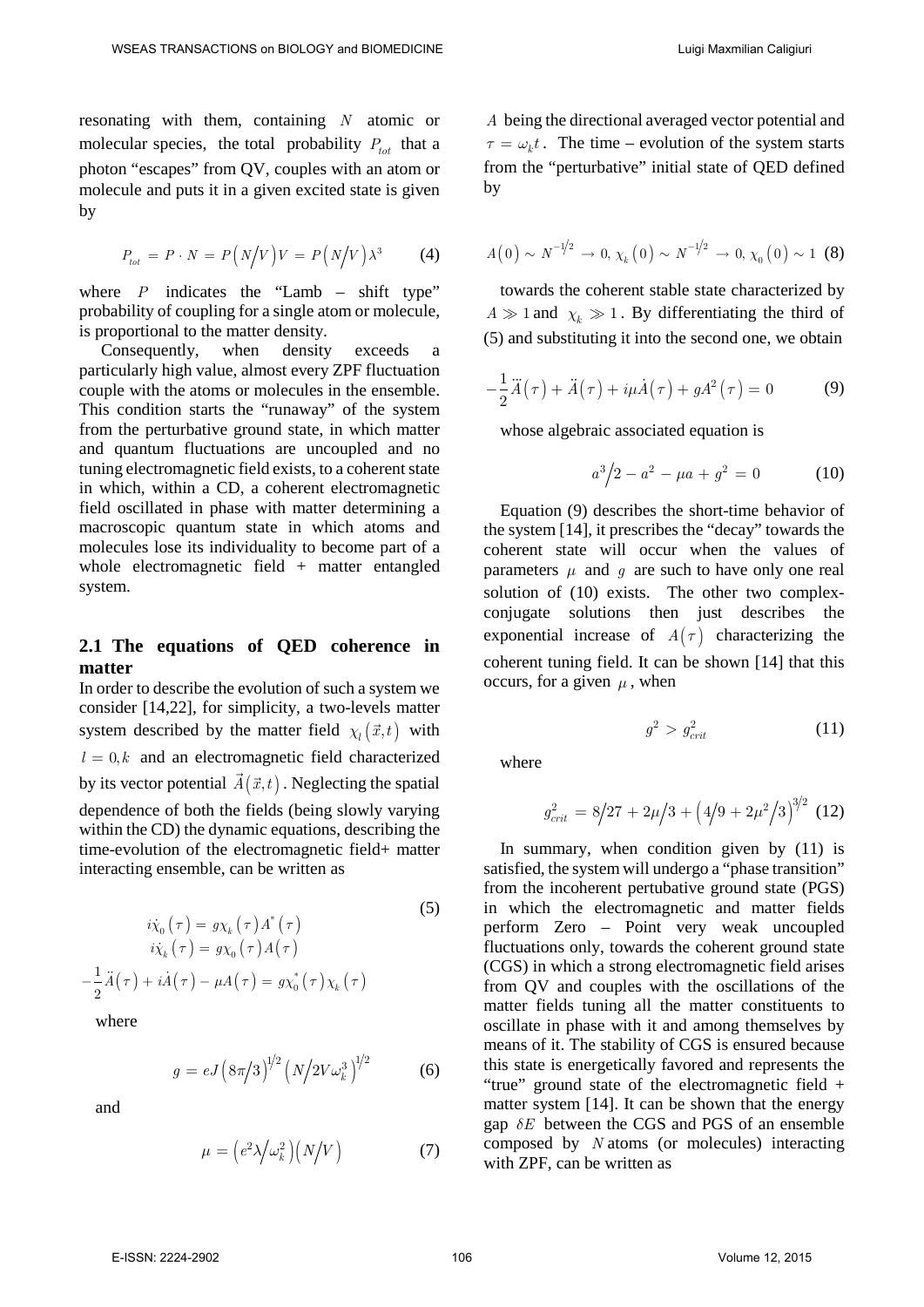$$
\delta E = aN - bN\sqrt{N} \tag{13}
$$

in which  $a > 0$  and  $b > 0$  are two constants of proportionality depending on the system properties. From (13) we see that there exist a definite value of  $N = N_{crit}$ , a function of *a* and *b*, such that, when  $N \ge N_{crit}$  (namely just the condition for the runaway of the system towards the coherent ground state) we have

$$
\delta E < 0 \tag{14}
$$

The very important result given by (14) has remarkable consequences [14-22] among which:

a) the CGS is the "actual" ground state of the system because its energy is lower, of the quantity  $\delta E$  (gap), than the energy of PGS in which we only have the independent Zero-Point fluctuations of electromagnetic and matter components while, in the CGS, the matter constituents oscillates in tune with a non fluctuating "strong" electromagnetic field;

b) the evolution of the system from PGS to CGS can be considered as a real phase transition, corresponding to the release of a quantity of energy  $\delta E$  to the environment, so characterizing the electromagnetic field + matter ensemble as an open system.

The tuning of the electromagnetic field with the matter field determines a rescaling of frequencies of the matter system so that the common oscillation frequency of electromagnetic field and matter field is given by  $\omega_{coh} < \omega_{fluc}$ , where  $\omega_{fluc} = c^2/\lambda_{CD}$  is the frequency of the QV fluctuating electromagnetic field able to excite the level k and whose wavelength  $\lambda_{CD}$  defines the spatial extension of the CD.

The coherent electromagnetic field generated inside a CD shows an evanescent tail at its boundary, determining a superposition between the "inner" electromagnetic fields of the neighbouring coherence domains. This superposition makes it possible the interaction between different CDs giving rise to the coherence among them also known as "supercoherence" so explaining the physical origin of long-range and stable correlation between a very high number of matter components in living organisms.

## **3 The emergence of electronic QED coherence in brain microtubules**

Microtubules are rigid polymers consisting of groups of protofilaments, of average length ranging between  $1 - 50 \,\mu m$  [23], cylindrically shaped with an outer and inner diameter respectively of about 25*nm* and 15*nm* (see Fig. 1). They contain structural subunits, the tubulin heterodimers (of length about 8*nm* ), in turn composed by  $\alpha$  – and  $\beta$  – tubulin having an high electric dipole moment (about  $10^{-26} C \cdot m$ ) [23].

The inner hollow volume of MT can be assumed to be "filled" with (thermally) isolated water [23] that, as we'll show in the following, under the boundary conditions averagely satisfied inside the brain MTs, undergoes a spontaneous quantum phase transition towards a coherent state in which an electromagnetic field oscillates in tune with the water matter field between two energy levels corresponding to an electronic transition of water molecule.

Some fundamentals of the coherent dynamics and thermodynamics of liquid water has been already analyzed in series of papers [17-22], resulting in the occurrence of very peculiar and unthinkable features.



**Fig. 1**. Schematic view of MT structure and its constituents.

In order the "runaway" from PGS to CGS to spontaneously occur in the water inside MT the condition (11) must be satisfied. In order to verify if this is the case we must obtain an estimate of the value of  $g_{crit}$  for our system corresponding to a critical density given by

$$
\rho_{crit} = m_{H_2O} (N/V)_{crit} \tag{15}
$$

In the case of water [14] the coupling factor  $q$  can be written as

$$
g = \left(2\pi/3\right)^{1/2} \left(\omega_p/\omega_0\right)^{1/2} f_{01}^{1/2} \tag{16}
$$

where  $f_{01}$  is the oscillator strength  $f_{nk}$  for the electronic energy transition  $0 \leftrightarrow 1$  and  $\omega_n$  is the plasma frequency given by

$$
\omega_p = \left( e \left/ m_e^{1/2} \right) \left( N / V \right)^{1/2} \tag{17}
$$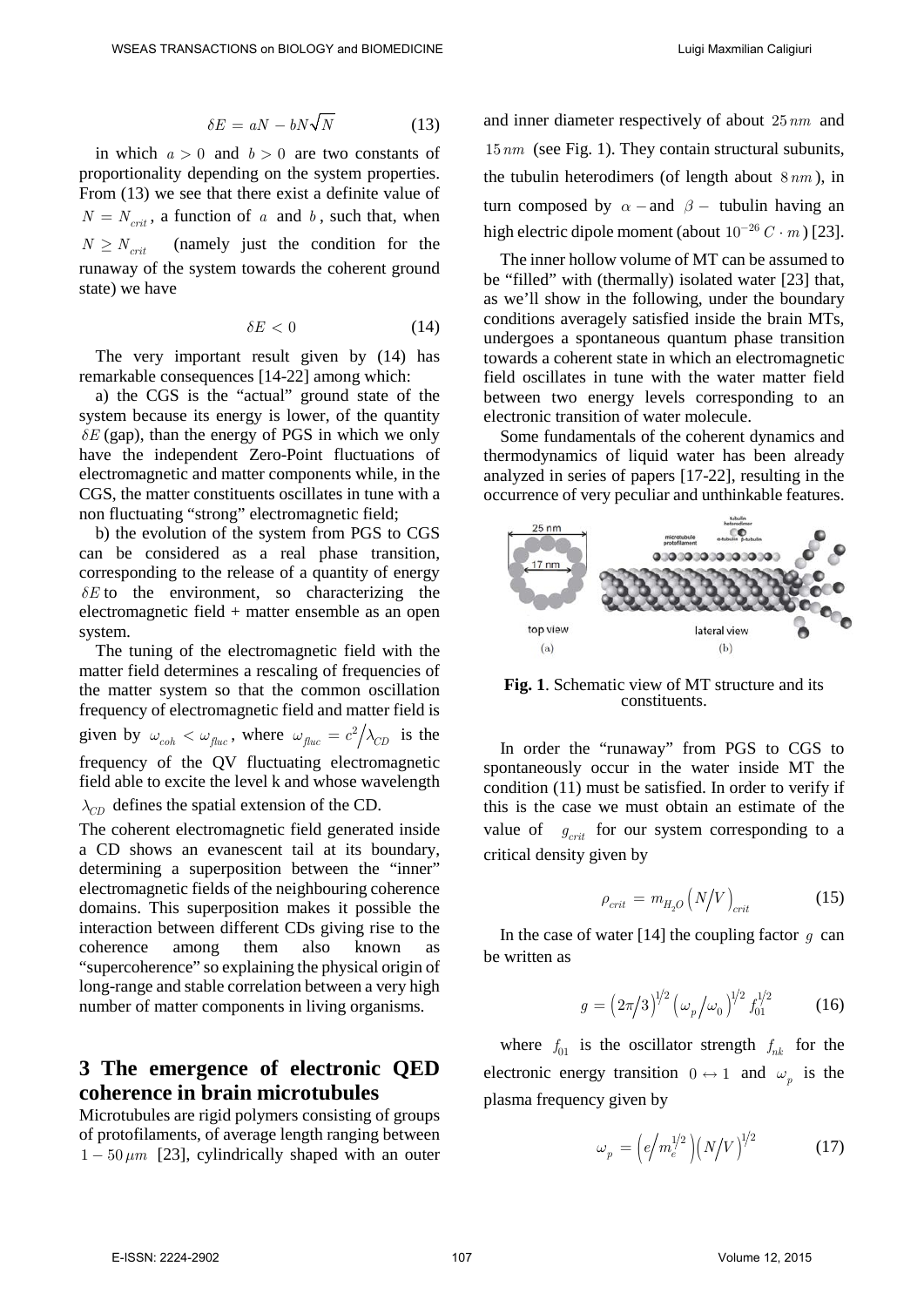and

$$
\mu = -\left(3/2\right)\left(\omega_{p} / \omega_{0}\right)^{2} \sum_{n} f_{nk} \omega^{2} / \left[\left(E_{n} - E_{k}\right)^{2} - \omega^{2}\right] \quad (18)
$$

in which the oscillator strength for the electronic transition  $n \leftrightarrow k$  is given by (2). In [14,19-22] the values of  $g^2$ ,  $\mu$  and  $\rho_{crit}$  related to the first "lowlying" levels of water molecule has been calculated, showing that that smallest value  $\rho_{crit} = 0.310 g \cdot cm^{-3}$  corresponds to the transition from the ground state to the level at  $E = 12.06 \, \text{eV}$ . namely to a 5*d* excited electronic state of water molecule just below the ionization threshold of 12.60*eV* .

When  $\rho \geq \rho_{crit}$  the Quantum Vacuum fluctuations, characterized by a frequency  $\omega = \omega_0 = 12.06 \, \text{eV}$ , start to build up coherently with those of the matter field at the same frequency, determining the transition of the system from PGS to CGS. The matter + electromagnetic field system now behaves as a macroscopic quantum system oscillating with a common frequency  $\omega_{coh}$  and all the other energetic levels will be totally ignored by the system evolution.

If we assume for the brain an average temperature  $T \sim 37^{\circ}$  and a MT cavity volume [23]  $V_{MT} \sim 5 \cdot 10^{-22} m^3$  for a moderately long (  $l \sim 10^{-6}$  m) MT, we can estimate the water density  $\rho_{water, MT}$  inside MT as

 $\rho_{water, MT} \sim 0.993 g \cdot cm^{-3} > \rho_{crit}$  (19)

The (19) demonstrates the existence of the right boundary conditions, inside MT inner volume, required for the occurrence of the a superradiant phase transition of water towards the coherent state.

We further observe the transition energy  $\omega_0 = 12.06 \, \text{eV}$  corresponds to the formation of CDs whose "size" is of order of

$$
L_{CD} \simeq 2\pi/\omega_0 \sim 0.1 \,\mu m \tag{20}
$$

namely about  $1/10$  of the average length of a moderately sized MT and, in particular, of the order of magnitude of the MT dimers ( $\sim 8 \, nm$ ).

Equation (20) indicates the superradiant photons belonging to the coherent electromagnetic field oscillating in phase with water molecules inside MT coupled to the electronic transition from the ground state to the energetic level at 12.06 eV, are characterized by a wavelength much shorter than the typical length of MT. This allows the formation of node and antinodes of this field within the inner of MT cavities.

This very important result solves the actual question discussed in [24] regarding the infrared superradiant photons considered in the theoretical models of coherence in MT presented so far.

The coherent dynamics inside CD determines a rescaling of the common oscillation of electromagnetic field and matter to a value  $\omega_{coh} \ll \omega_0$ , where  $\omega_0$  is the field frequency characterizing the perturbative state in which they are out of phase. It has been shown [14,17-22] the "new" value of frequency to be

$$
\omega_{coh} = \left| 1 - \dot{\phi} \right| \omega_0 \tag{21}
$$

where  $\phi$  is the phase factor ruling the behavior of the vector potential  $A(\tau) = A_0 \exp[i\phi(\tau)].$  In the case of water [14,17-22]

$$
\omega_{coh} \sim 10^{-2} \omega_0 \tag{22}
$$

determining an energy gap per molecule  $\delta E/N \sim -0.26 eV$ .

#### **3.1 Evanescent electromagnetic field generated by coherence domains**

The frequency rescaling given by (21) implies the coherent electromagnetic field generated inside water's CDs is "trapped" within them and cannot radiate outside them, thus preventing their radiative dissolution. This can be seen by considering the Einstein's equation of the photon mass that becomes

$$
m^{2}c^{4} =
$$
  
=  $\hbar \left(\omega_{coh}^{2} - 4\pi^{2}c^{2}/\lambda_{CD}^{2}\right) < \hbar \left(\omega_{0}^{2} - 4\pi^{2}c^{2}/\lambda^{2}\right) = 0$  (23)

The equation (23) also shows, as already discussed by Caligiuri et al. [13], the photons belonging to coherent e.m. field can be considered as evanescent superluminal photons.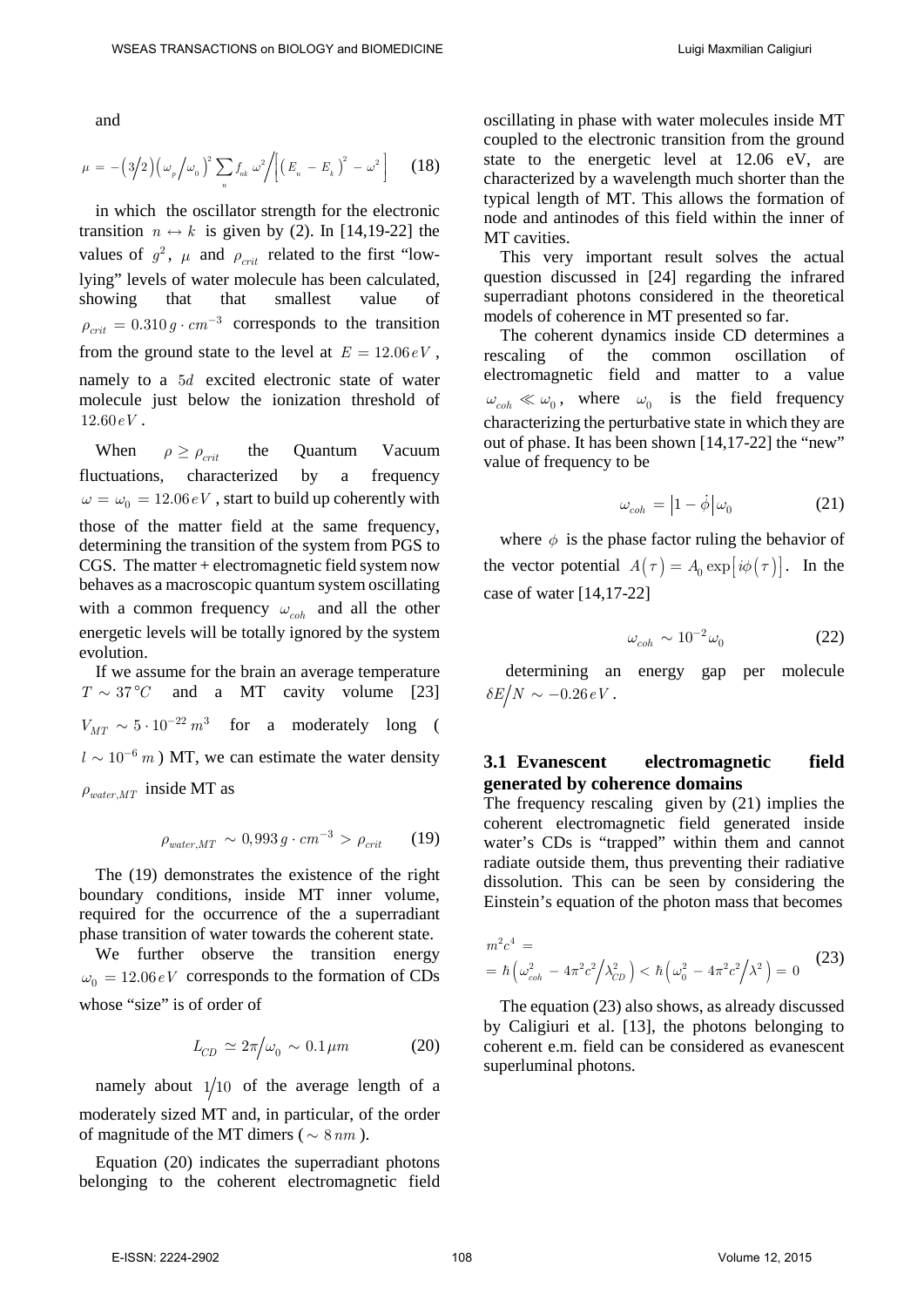

**Fig. 2**. Tail of coherent e.m. field.

The presence of an evanescent e.m. field associated to the coherent field generated inside CDs can be proved by studying the spatial behavior of eqs. (5). It has been shown [13,14] a spherically symmetric solution of (5) for  $A(\vec{x},t)$  is given by

$$
\begin{cases}\nA(\vec{x},t) = A(0) \left(\sin \omega_0 r / \omega_0 r\right) \cdot \exp\left(-i\omega_{coh}t\right), \, r < r_{coh} \\
\left(-\omega_{coh}^2 - \nabla^2\right) A(\vec{x}) = 0, \, r > r_{coh}\n\end{cases} \tag{24}
$$

where  $r_{coh}$  is the "radius" of the CD.

By noting that  $\nabla^2 A \sim \omega_0^2 A(r)$  we can write

$$
\left(d^2\middle/dr^2\right)\left(r \cdot A\right) - \left(\omega_0^2 - \omega_{coh}^2\right)\left(r \cdot A\right) = 0 \tag{25}
$$

whose solution is characterized by an exponential decaying behavior

$$
A(r) \sim \exp\left(-r\sqrt{\omega_0^2 - \omega_{coh}^2}\right) \tag{26}
$$

showing the presence of an "evanescent" electromagnetic field at the borders of the CD. By imposing the matching, at the CD boundary  $r = r_{coh}$ , between the exponential solution given by (26) and the first of (24) and recalling that  $\omega_0 \gg \omega_{coh}$ , we obtain

$$
r_{coh} \simeq 3\pi/4\omega_0 \tag{27}
$$

representing a more accurate estimate of the dimension of CD than (20). For water and  $\omega_0 = 12.06 \, eV$  we have

$$
r_{coh} \sim 3.75 \cdot 10^{-8} \, m \tag{28}
$$

This result further confirms the cavity inside MT can be though as "filled" with water CDs associated to the coherent dynamics related to the electronic transition from the ground state to the level at

12.06*eV* . The superradiant "evanescent" field is then given by

$$
A(r) \simeq (A(0)/\sqrt{2}) \times
$$
  
 
$$
\times (\exp[-\sqrt{\omega_0^2 - \omega_{coh}^2} (r - r_{coh})]/\omega_0 r)
$$
 (29)

whose profile is shown in Fig. 2.

By comparing the value of  $r_{coh}$  given by (28) with the external radius of the transversal section of a typical MT  $r_{MT} \sim 1.25 \cdot 10^{-8}$  *m* we obtain

$$
r_{coh} > r_{MT} \tag{30}
$$

meaning the coherent electromagnetic field resulting from the tuned interaction between matter and electromagnetic field inside the CD has a "tail" extending outside it, under the form of evanescent field, whose spatial extension exceeds the MT boundary and allows the overlapping and interaction of the coherent electromagnetic field belonging to neighborhood CDs.

This interaction could be able to realize the longrange correlation need for the implementation of biological functions. In particular, this tail allows the evanescent electromagnetic field associated to the water CDs inside MT to "cross" the MT wall and interact with the biological structures placed on it and in its neighborhood.

The existence of this "evanescent" electromagnetic field, emerging from the water CDs, then theoretically suggests, on a robust QFT basis, a possible physical mechanism able to explain the tunnelling of superluminal photons, trapped inside water CD, towards the "outside" environment as already shown in a previous paper [13].

### **4 Stability of coherence domains inside MT against environmental decoherence**

As we have seen the transition from PGS to CGS can occur if and only if  $\rho > \rho_{crit}$  and  $T < T_0$ . More specifically, the tuned oscillation between matter and electromagnetic field in the coherent state forbids any thermal fluctuation and is virtually associated with a thermodynamic absolute temperature  $T = 0$ . The energy gap  $\delta E$  characterizing this state then prevents any energy inflow from the environment.

Nevertheless, if the temperature of the environment increases to a value  $T > 0$  (as, for example, occurs for CD placed in a thermal bath at  $T \neq 0$ ), the collisions between the fluctuating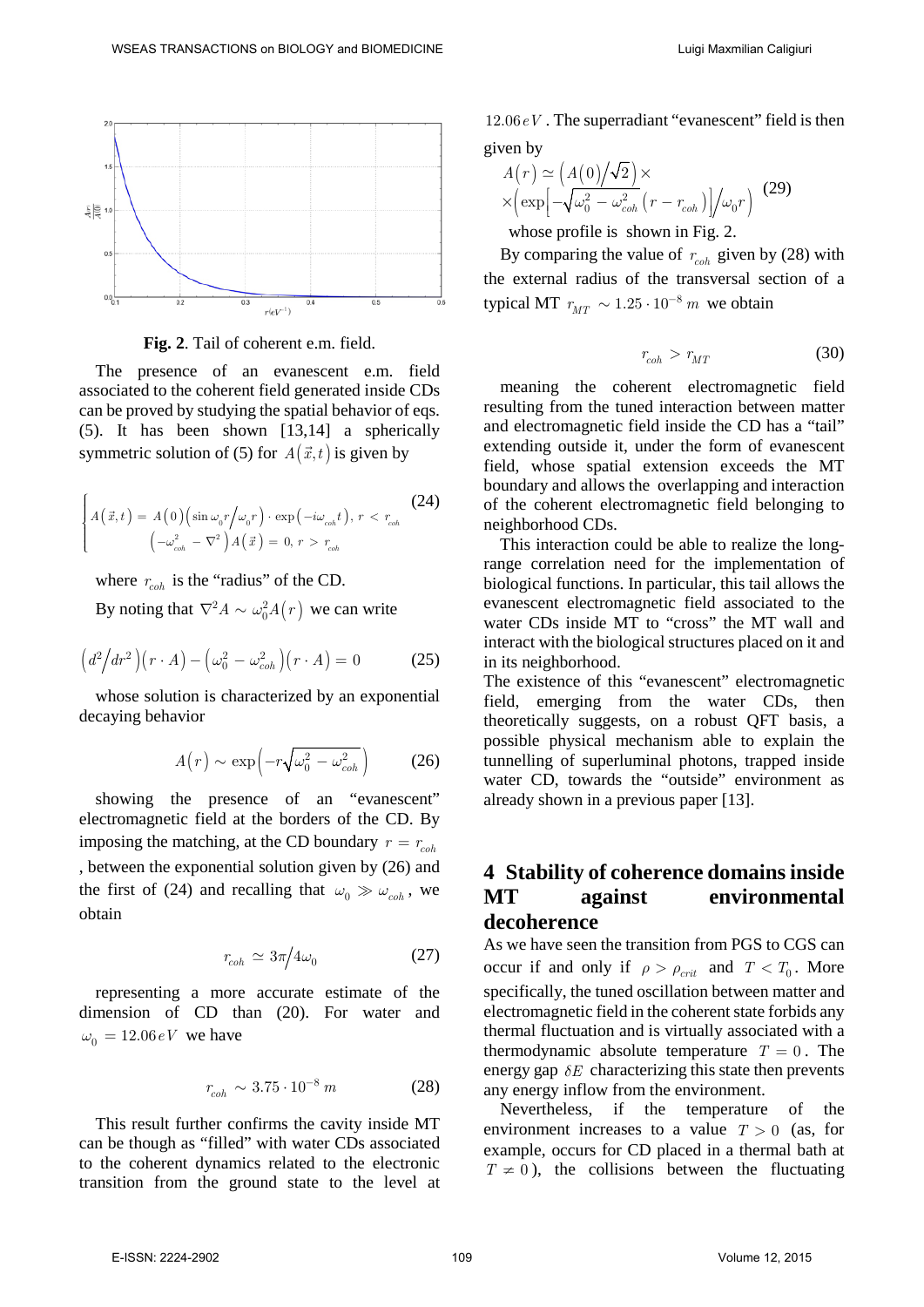environment molecules (thermally excited) and the components of a CD, could transfer to it the energy gap per atom/molecule  $\delta E$ , able to put some of them out of tune with the electromagnetic field, determining the environmental decoherence of the macroscopic quantum state associated to the system. As a consequence, some matter components can be "expelled" from the CD and the formation of an incoherent fraction of matter system at the boundaries of CD.

So, in order to ensure the formation and the persistence of CDs in the water inside brain MT, the fraction of coherent water, at the average brain temperature, has to be sufficiently high.

In order to verify the occurrence of this condition in brain MT, we must consider the fraction of coherent water  $F_{coh}$  as a function of absolute temperature *T* [14,19], namely

$$
F_{coh}(T) = 1 +
$$
  
 
$$
-(64/9)Z(T)\int_{0}^{3/4} x^2 \exp[-\delta E(x)/T] dx
$$
 (31)

where  $\delta E(x)$  is the energy gap of the coherent state expressed as a function of the distance *x* from the CD centre and  $Z(T)$  is the partition function [14,19] whose expression, in this case, is

$$
Z = \left(N/V\right)\left(m \cdot T/2\pi\right)^{1/2}\left(k^2/2\pi\right) \cdot \exp\left(-\delta_0/T\right)
$$
 (32)

being *m* is the mass of a water molecule and, in the case of water,  $k \sim 5 \cdot 10^{-10}$  *m* and  $\delta_0 \sim 400$  *cm*<sup>-1</sup>

From the graph of  $F_{coh}(T)$  for bulk water, represented in the Fig. 3, we deduce that, at a temperature of about  $T \sim 310 K$  corresponding to the average temperature inside brain MT,  $F_{coh}(T_{brain}) \sim 0.2$  namely about less than a half of the corresponding coherent fraction at room temperature, a result seemingly not much satisfactory.



**Fig. 3**. Coherent fraction in water vs absolute temperature [14,19].

Nevertheless, for the water enclosed within a cavity, as happens in MTs, it has been shown [22] that cavity wall is able to decrease the impact of thermal fluctuations so making the interfacial water substantially thermally isolated and then much more coherent than bulk water.

Since practically all the water contained in a living organisms is always very near to a "wall" [22] (typically less than a fraction of micron from a surface like a membrane or a molecular backbone) we can consider this water as interfacial water and then, for the above considerations, we can assume  $F_{\alpha} \rightarrow 1$ .

A further confirmation of this assumption results from the experimental evidence that water inside cells resides in a sort of "glassy" state [25] whose coherent general properties has been already investigated [26] showing that, for this water, the coherent fraction is the same of that occurring for  $T < 220 K$  namely, from the Fig. 3,  $F_c \sim 1$  able to

guarantee the existence and the permanence of an almost fully-coherent state of water inside brain MTs.

In this way we have shown that also the question of environmental decoherence, properly raised by Mavromatos et al [23], can be issued within the framework of QED coherence in water, when we consider the coupling between electromagnetic and matter field occurring at the level of electronic energy transitions.

### **5 Conclusions**

We have shown in the water contained inside the hollow volume of brain MTs there exist the conditions allowing a spontaneous superradiant quantum phase transition toward a energetically favored state, in which the electronic clouds of water

.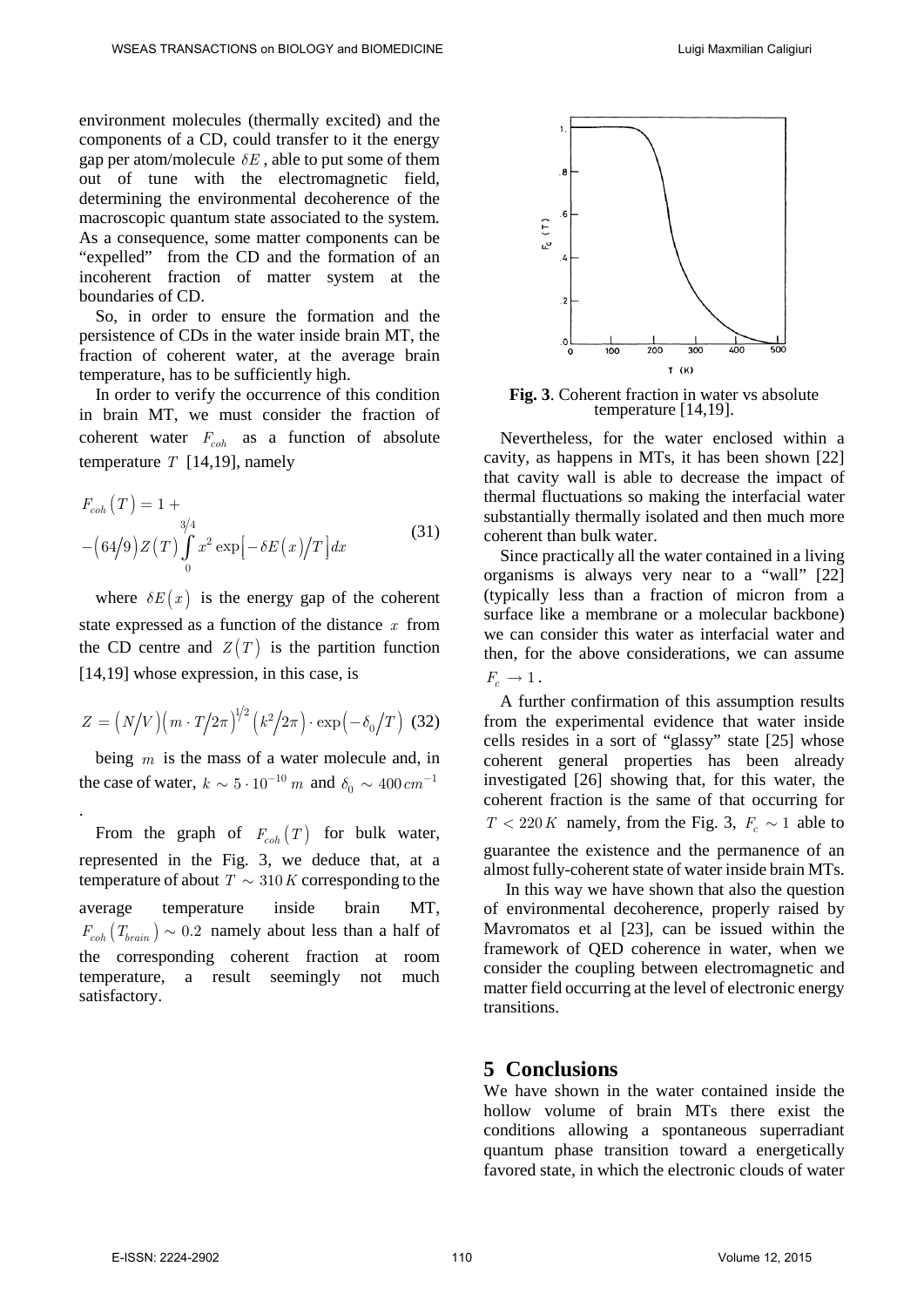molecules coherently oscillate in tune with a selftrapped electromagnetic field within defined space regions (coherent domains).

The model here discussed assumes the coherent state arising from the electronic transition of water molecules from the ground state to the level at energy  $E = 12.06 \, \text{eV}$  so implying the supperradiant photons

field, generated inside the coherence domains, to have a wavelength much smaller than the length of a moderately sized MT in brain and an evanescent tail extending beyond the MT's boundary, allowing the overlapping and consequently the interaction of the coherent electromagnetic field belonging to neighborhood CDs. This feature could explain the long-range correlation need for the implementation of biological functions inside the human brain.

Differently from the models of quantum optical coherence in cytoskeletal MT proposed so far, based on the energetic transitions of water molecules associated to rotational energy levels (of the order of few *meV* ), the picture here proposed, instead considering the electronic transition in water molecules, is able to solve some of the most important issues (as, in first place, the too long wavelength of superradiant photon with respect MT size and the too short environmental decoherence time) properly raised by some authors about the actual possibility to consider the superrandiant photons, generated inside MT from water coherent phase transition, in order to explain the occurrence of "ordinary" functions performed by human brain.

Furthermore, as already proposed in previous works [3,13], the above picture could give the required theoretical basis for the elaboration of a quantum model of the more advanced brain functions, including the possibility to consider human brain as a quantum computer capable of hypercomputing abilities.

#### *References:*

- [1] H. Frohlich, "Long-range coherence and energy storage in biological systems", *Int. J. Quantum Chem*., vol. 2, n. 5, pp. 641-649, 1968.
- [2] F. A. Popp, "*Recent advances in biophoton research and its application*", Singapore, London, New York: World Scientific, 1992.
- [3] L. M. Caligiuri, "Zero-Point field, QED coherence, living systems and biophotons emission", *Open Journal of Biophysics*, vol. 5, n. 1, January 2015.
- [4] H. Umezawa, "*Advance field theory: micro, macro and thermal physics*", New York: American Institute of Physics, 1993.
- [5] A. S. Davydov, "Solitons in molecular systems", *Phys. Scripta*, vol. 20, pp. 387-394, 1979.
- [6] R. Penrose, "*The emperor's new mind*", Oxford: Oxford University Press, 1989.
- [7] R. Penrose, "*Shadows of the mind*", Oxford: Oxford University Press, 1994.
- [8] S. R. Hameroff, R. Penrose, "Conscious events as orchestrated space-time selections", *J. Consciousness Studies*, vol. 2, 1995.
- [9] E. Del Giudice, G. Preparata, G. Vitiello, "Water as a free electric dipole laser", *Phys. Rev. Lett*., vol. 61, pp. 1085-1088, 1988.
- [10] M. Jibu et al., "Quantum optical coherence in cytoskeletal microtubules: implication for brain function", *BioSystems*, vol. 32, pp. 195-209, 1994.
- [11] D. D. Georgiev, "Quantum computation in the neural microtubules: quantum gates, ordered water and superradiance", arXiv:quantph/0211080.
- [12] N. E. Mavromatos, "Quantum coherence in (brain) microtubules and efficient energy and information transport", *Journal of Physics: Conference Series*, vol. 329, pp. 1-31, 2011.
- [13] L. M. Caligiuri, T. Musha, "Quantum Vacuum Dynamics, Coherence, Superluminal Photons and Hypercomputation in Brain Microtubules", Proceedings of the 1th International Conference on Theoretical and Applied Physics (TAP 2014), Athens, Greece, November 28-30, 2014, pp. 105-115.
- [14] G. Preparata, "*QED coherence in matter*", Singapore, London, New York: World Scientific, 1995.
- [15] E. Del Giudice, S. Doglia et al., "*Structures, correlations and electromagnetic interactions in living matter*", Berlin: Springer-Verlag, 1988.
- [16] E. Del Giudice, R. Mele et al., "Hamiltonian and superradiant phase transition", *Mod. Phys. Lett. B*, vol. 7, pp. 1851-1855, 1993.
- [17] E. Del Giudice, G. Preparata, "Coherent dynamics in water as possible explanation of membrane formation", *J. of Biol. Phys*., vol. 20, pp. 105-116, 1994.
- [18] E. Del Giudice, P. Preparata, "*A new QED picture of water: understanding a few fascinating phenomenon. Macroscopic quantum coherence*", E. Sassaroli, Y. Strivastava et al. eds., Singapore, London, New York: World Scientific, 1988, pp. 108-129.
- [19] R. Arani, I. Bono, E. Del Giudice, G. Preparata, "QED coherence and the thermodynamics of water", *Int. J. of Mod. Phys*., vol. 9, n. 15, pp. 1813-1841, 1995.